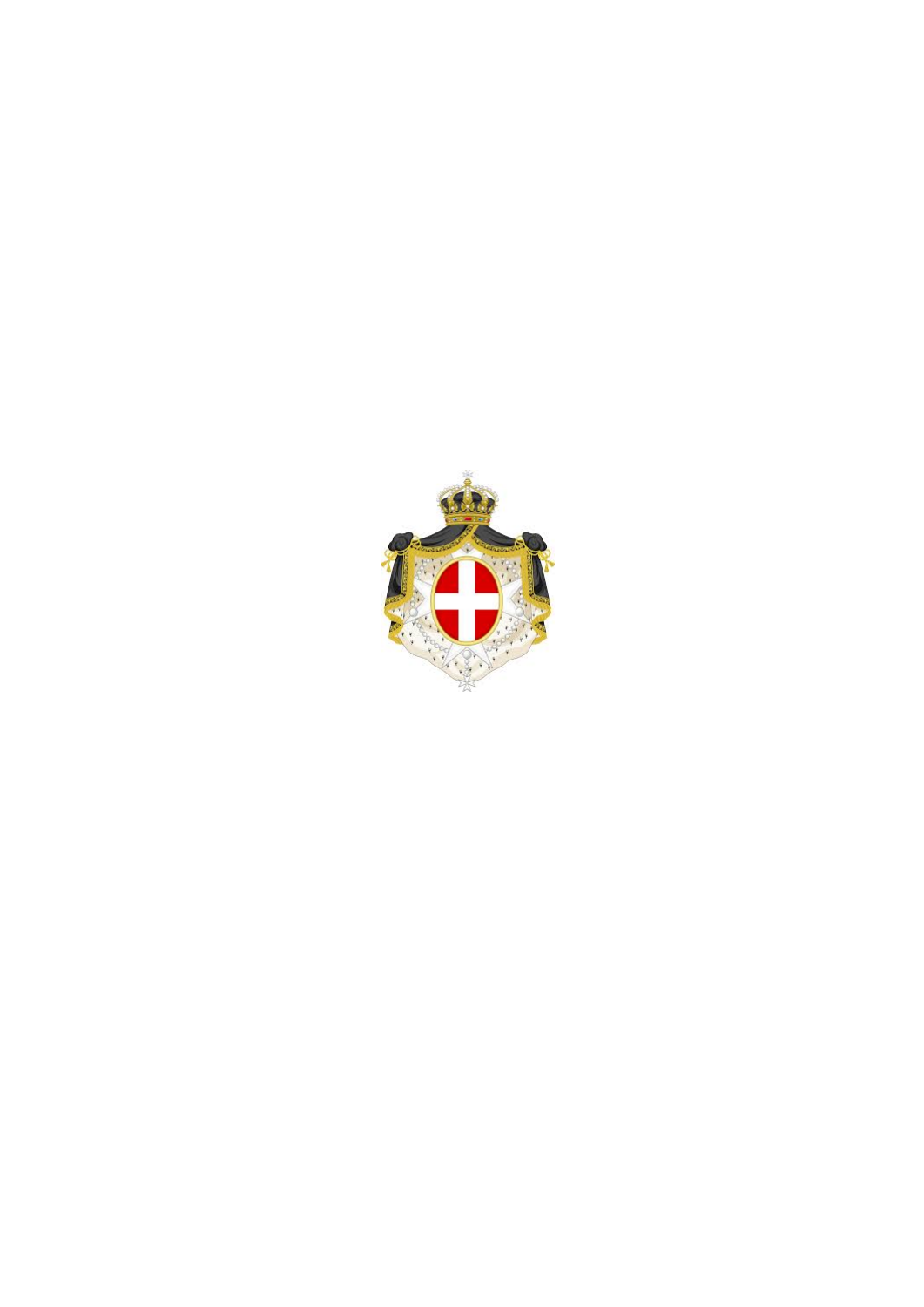## THE ASSOCIATION OF THE POLISH KNIGHTS OF MALTA UK Registered Charity No 1102122



## THE ASSOCIATION OF THE POLISH KNIGHTS OF MALTA UK

The Investiture Ceremony

HRH The Duchess of Kent

APKM UK medal "Pro Tuitio Fidei Et Obsequium Pauperum"

The Chairman of The Association of the Polish Knights of Malta UK

Dr Marek Stella-Sawicki MBE KM KCSG

## Your Royal Highness, Distinguished Guests, Ladies and Gentleman

It is a great honour and a privilege for me to present the **PRO TUITIO FIDEI ET OBSEQUIUM PAUPERUM** gold medal on behalf of the Association of the Polish Knights of Malta UK to Her Royal Highness, The Duchess of Kent.

The Duchess of Kent was born at Hovingham Hall, Yorkshire as the fourth child of Sir William Arthington Worsley, 4th Baronet, Lord-lieutenant of North Riding, and his wife Joyce Morgan Brunner. 

She started her education at Queen Margaret's School in York and continued at Runton Hill School in North Norfolk. At school, she was first introduced to music and learned to play the piano, organ and violin. In her final year at Runton Hill, she was formally elected music secretary; in this role, she organised school recitals in Norwich.

It is here that her great passion for music was born, influencing, in a beautiful and profound way, not only her life but the lives of many for whom she later made musical education possible. 

After completing Miss Hubler's Finishing School in Oxford, where she devoted much of her time to music, the Duchess worked at St Stephen's Children's Home in York. There she tended not only to children in need of care, but also to orphans, taking in her stride the more menial tasks around the home. The children loved to hear her singing as she went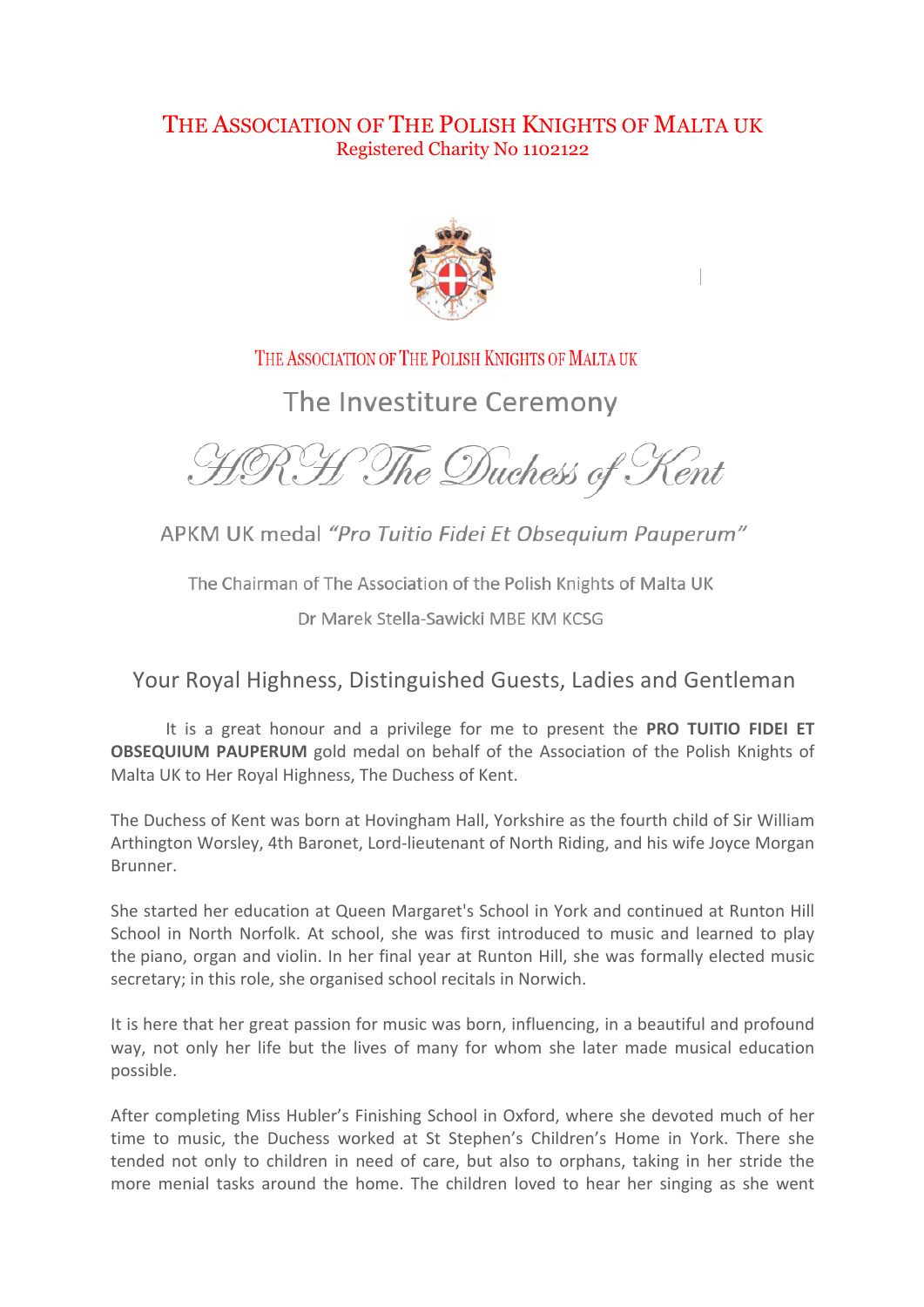about the home. The empathy and patience with which she treated these youngsters made it clear that Duchess's vocation lay in this direction.

In the 1990s, the Duchess devoted herself to teaching and took up a position as a music teacher at a primary school in Hull. Amazingly, the children were unaware of her identity, which meant she could carry out the work she loved without intrusion. Teaching was an experience that made the Duchess realise the power of music and the impact it can have on children, giving them confidence and self-belief. Nothing can better describe the Duchess's real passion for teaching than the fact, that, despite initially retiring from teaching, the Duchess returned to the profession part-time at a primary school in 2017.

The Duchess is president and patron of many charities, including The Samaritans, Age Concern, Cancer Appeal Macmillan Fund and Helen House Hospice for Children. In 2004, she set up her own Foundation with Nicholas Robinson to enable young people with musical gifts to fulfill their potential.

Future Talent was established in the belief that music acts as an incredibly powerful tool that develops self-confidence, essential when pursuing not only a musical career, but also backgrounds to flourish is realised step by step by a dedicated team, who provide guidance, advice and support to both the young musicians and their families.

The Foundation has created opportunities and transformed lives of many musically gifted children from low-income backgrounds across the UK.

It is difficult to imagine a biography better aligned with the values upon which the idea of the APKM UK medal was founded.

The Sovereign Military Order of Malta, one of the oldest institutions of Western and Christian civilisation, was established in 1113 with the mission of "defending the Faith and *humble Service of the Poor"* (*Tuitio fidei et obsequium pauperum*). It operates a broad spectrum of social projects that provide constant support for forgotten or excluded members of society.

A major part of the work of the Association of the Polish Knights of Malta in the United Kingdom has been centered around musical projects. The annual *Carol of The Bells* concert at St Clement Danes RAF Church has established itself, over the last 10 years as a one-of-a kind event in London, bringing together Polish and English carol-singing traditions.

On a day-to-day basis, our Cadets, are involved in various volunteering projects, such as an "Afternoon Tea" where they frequently organise small concerts for the elderly, bringing them comfort and joy.

It can be said that the Duchess, through her Future Talent Foundation, and APKM UK work at two ends of the same spectrum. The Duchess makes it possible for young people from disadvantaged backgrounds to develop their musical talents and APKM UK engages voung people to bring music to the elderly, helping them fight loneliness and feelings of exclusion.